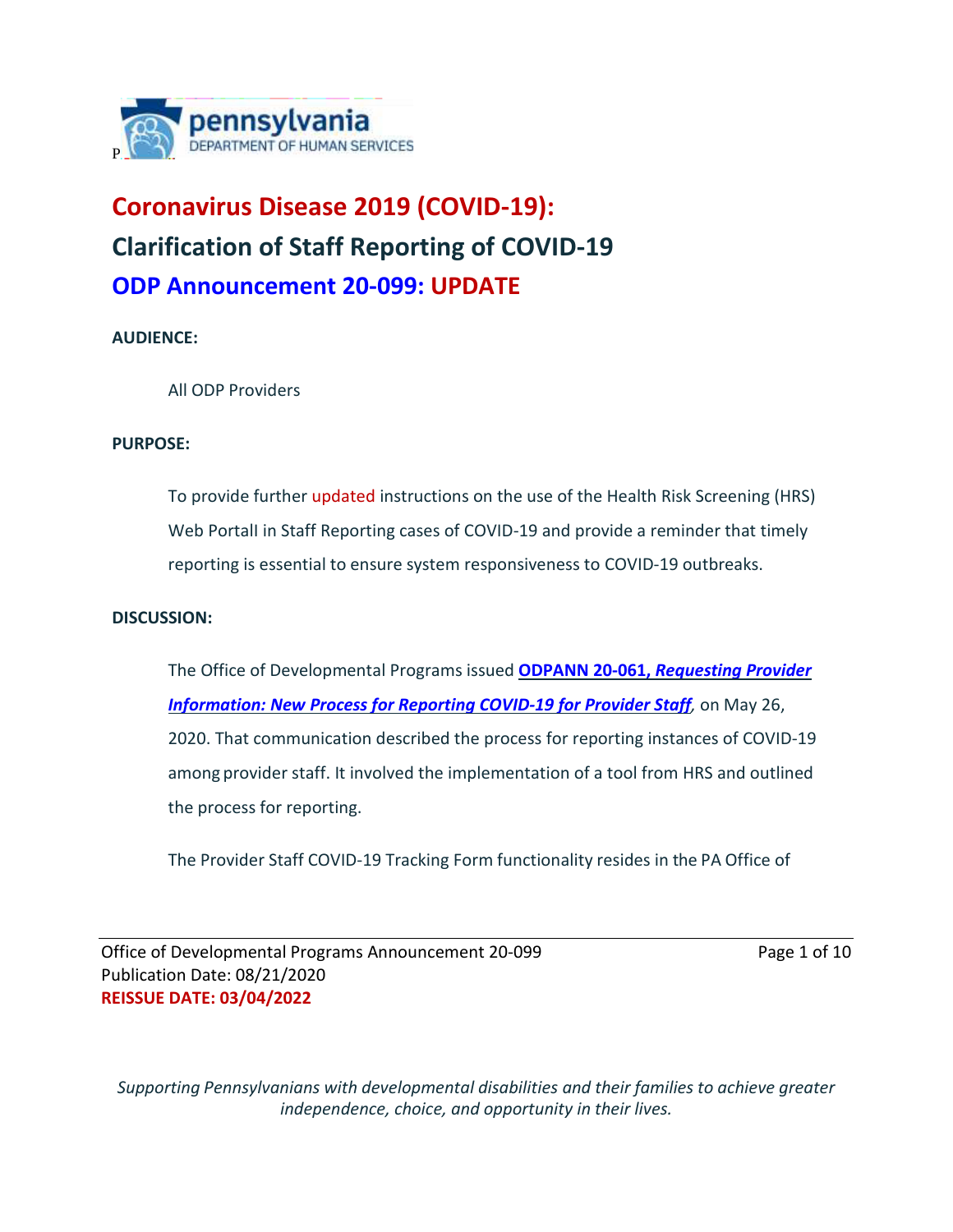Developmental Programs' (ODP) Health Risk Screening (HRS) database. ODP provided a **[User Guide](https://palms-awss3-repository.s3-us-west-2.amazonaws.com/MyODP_Content/Course%2BContent/Coronavirus%2B(COVID-19)/PA%2BStaff%2BCOVID%2B19%2BUser%2BGuide.pdf)** to assist providers in correctly entering information into the tool. Providers who require technical assistance may contact HRS at **[pasupport@replacingrisk.com](mailto:pasupport@replacingrisk.com)**.

ODP is providing the following information based upon experience of those using the system to highlight and clarify key areas:

- **Timely reporting of positive COVID-19 cases is essential to ensure system response including deployment of necessary clinical consultation and other needed resources.**
- Providers should only submit confirmed cases within 24 hours of discovery.
- *Confirmed cases*, a person was tested for the COVID-19 virus and the test results werepositive or the person was diagnosed by a health care practitioner even when no test was completed.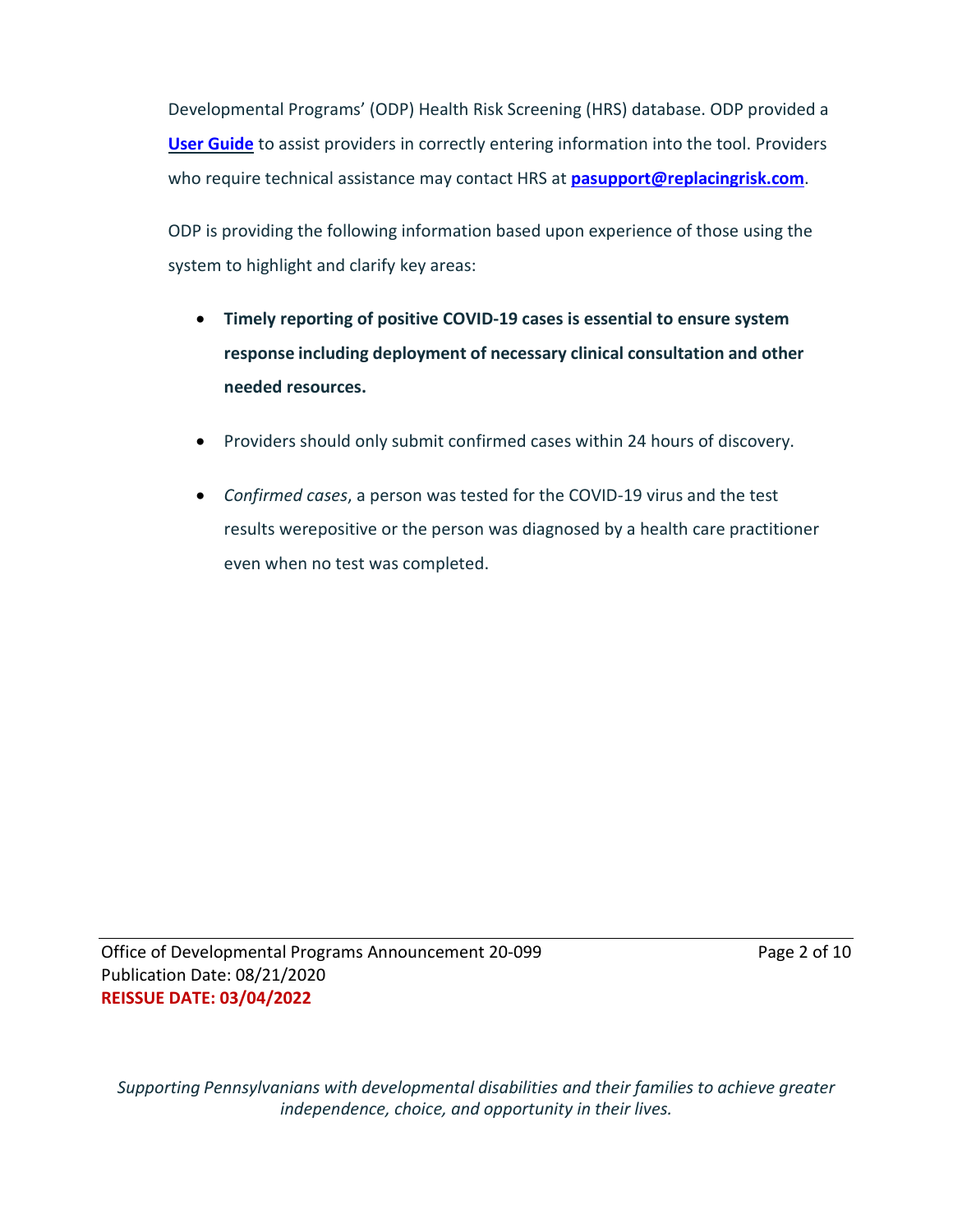## **When should a report in the HRS system be created or updated?**

| <b>Situation:</b>                                                                                                                                                  | <b>Report needed?</b>         |
|--------------------------------------------------------------------------------------------------------------------------------------------------------------------|-------------------------------|
| Staff that have tested and received a<br>positive result.                                                                                                          | Yes, a report is required.    |
| Awaiting test results or a test has<br>been ordered and a health care<br>practitioner has instructed staff to<br>isolate due to symptoms or suspected<br>exposure. | No, a report is not required. |

Office of Developmental Programs Announcement 20-099 Page 3 of 10 Publication Date: 08/21/2020 **REISSUE DATE: 03/04/2022**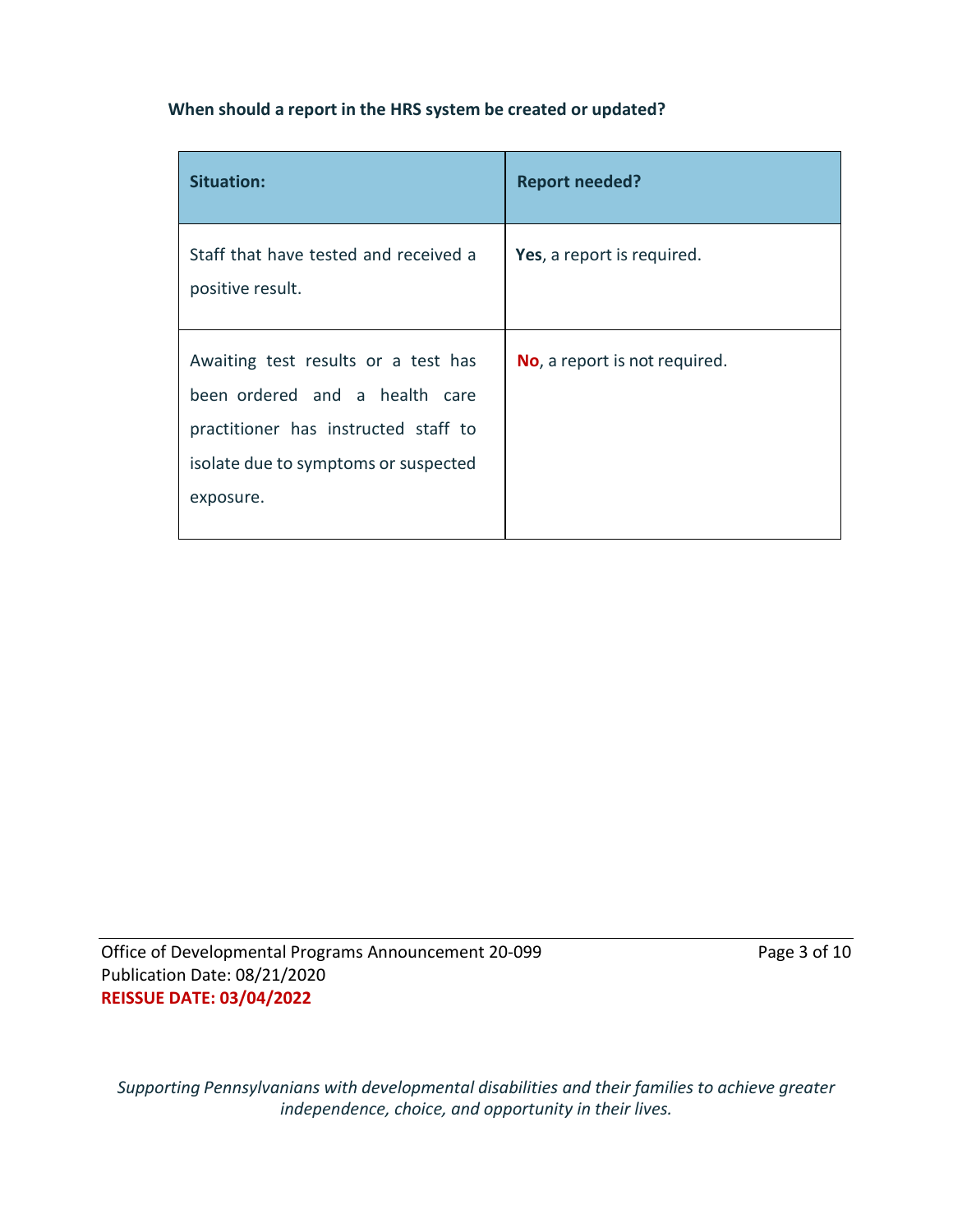| Testing of an asymptomatic* staff due<br>toan exposure or potential exposure to<br>a person who tested COVID-19 positive.                                                                                         | No, a report is not required.                                              |
|-------------------------------------------------------------------------------------------------------------------------------------------------------------------------------------------------------------------|----------------------------------------------------------------------------|
| Report was filed prior to test results<br>being available, test results were<br>negative.                                                                                                                         | No, report is not required. Suspected<br>cases do not need to be reported. |
| A negative test result after a repeat<br>testing for a staff member who<br>previously tested positive, such as<br>testing done for return to work or for<br>discontinuation of transmission-based<br>precautions. | No, a report is not required.                                              |
| Agency is conducting universal testing.                                                                                                                                                                           | No, a report is not required (unless the<br>test result is positive).      |

Office of Developmental Programs Announcement 20-099 Page 4 of 10 Publication Date: 08/21/2020 **REISSUE DATE: 03/04/2022**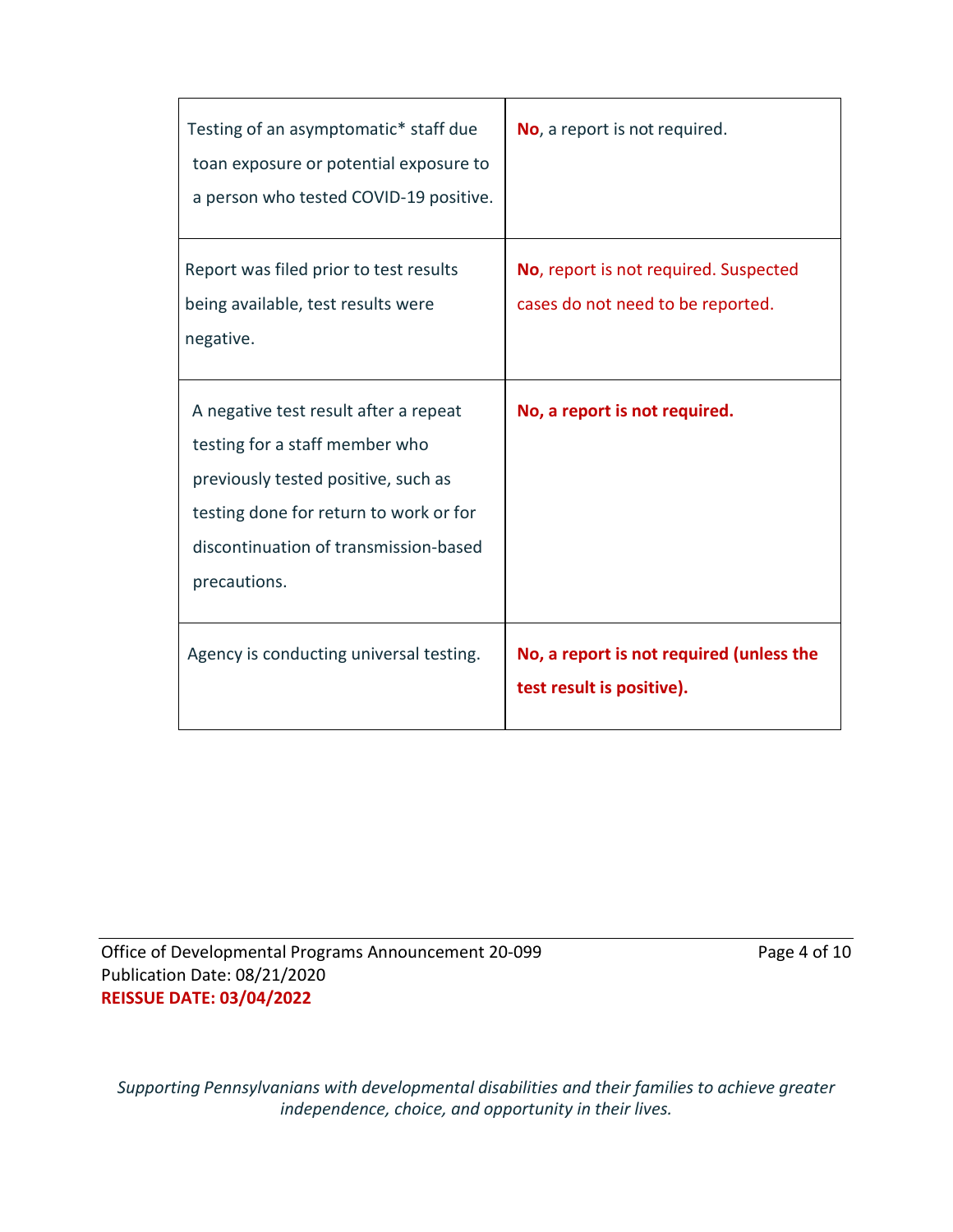\*Asymptomatic is defined as the absence of symptoms related to COVID-19.

Office of Developmental Programs Announcement 20-099 Page 5 of 10 Publication Date: 08/21/2020 **REISSUE DATE: 03/04/2022**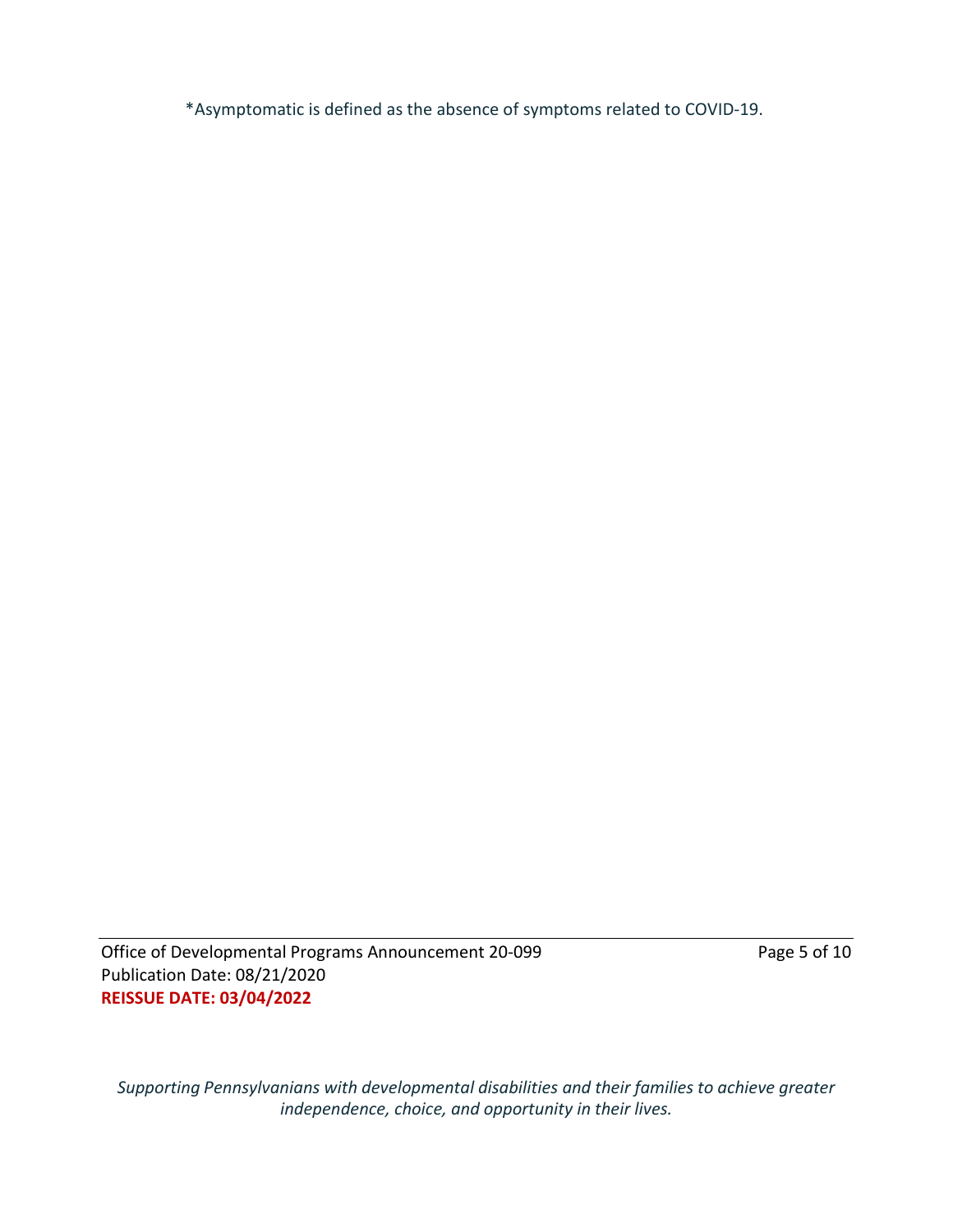## **Helpful Tips When Reporting in the HRS System**

**Facilities** should report at the service location.

**Community Participation Support (CPS) and Residential Providers** should report at the service location.

All other **Home and Community Based Service (HCBS) Providers** should designate the administrative office as the service location.

\* When the report involves residential or Communication Participation Support staff, that location should be selected for the report. The provider's office/administrative location should be selected for other home and community services.

If service is provided in a private home, this option should be chosen, and the

provider's office/administrative location should be entered.

If a record is created and entered with only provider identifying information and no other data is entered, that record will be deleted.

If a "new" provider needs to be entered into the system, contact ODP at **[ra](mailto:ra-pwhrst@pa.gov)[pwhrst@pa.gov](mailto:ra-pwhrst@pa.gov)** and provide the following information

Office of Developmental Programs Announcement 20-099 Page 6 of 10 Publication Date: 08/21/2020 **REISSUE DATE: 03/04/2022**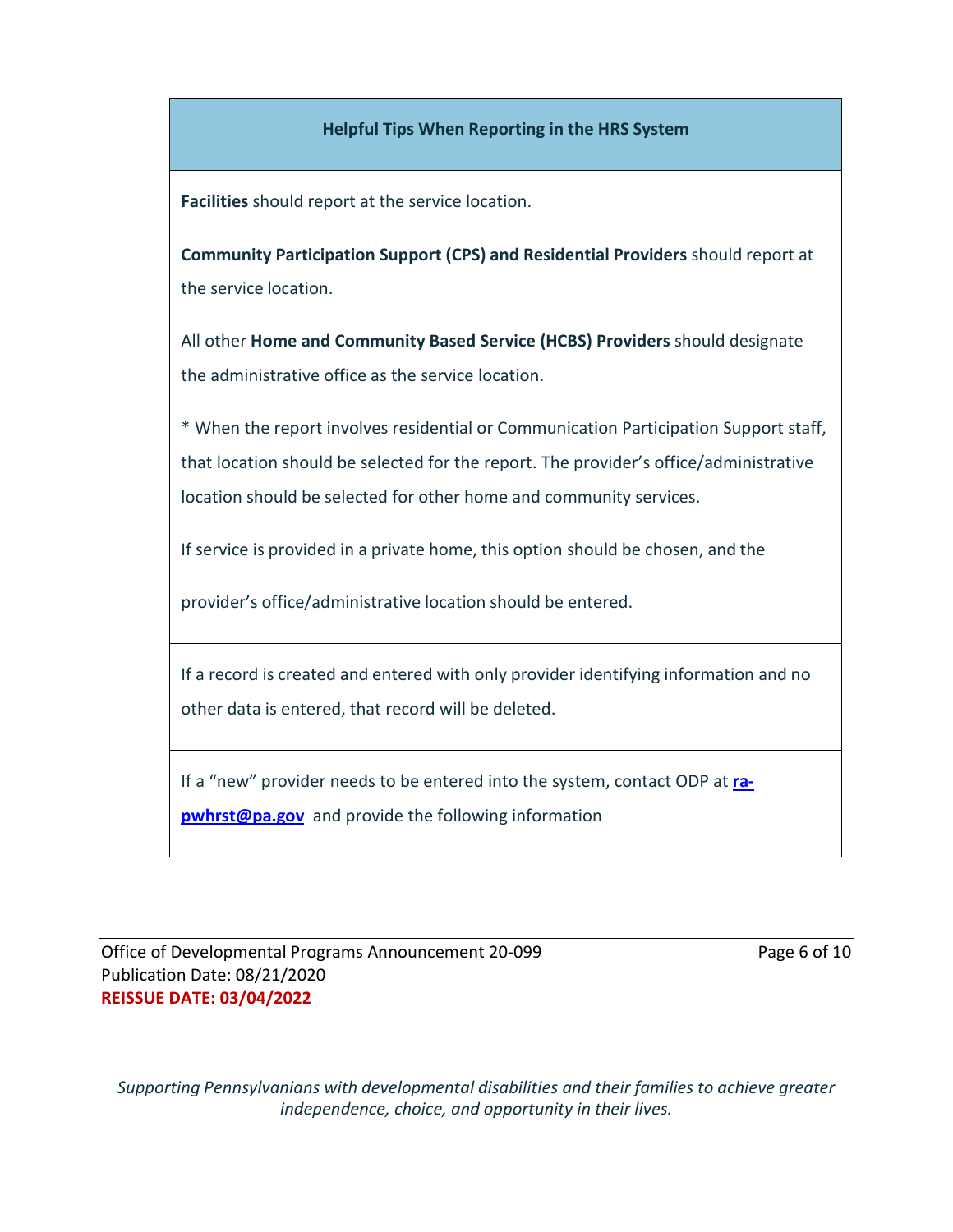| Facilities:                                                                                                                                                                                                                                              |  |
|----------------------------------------------------------------------------------------------------------------------------------------------------------------------------------------------------------------------------------------------------------|--|
| Legal Name:                                                                                                                                                                                                                                              |  |
| <b>NPI#:</b>                                                                                                                                                                                                                                             |  |
| <b>SLC #:</b>                                                                                                                                                                                                                                            |  |
| Address:                                                                                                                                                                                                                                                 |  |
| County:                                                                                                                                                                                                                                                  |  |
| Region:                                                                                                                                                                                                                                                  |  |
| HCQU:                                                                                                                                                                                                                                                    |  |
| A primary and secondary contact will also need to be identified. These contacts<br>will be given access to the complete tracking tool and ability to utilize available<br>reporting features The following information will be needed for both contacts: |  |
| Contact                                                                                                                                                                                                                                                  |  |
| Name:                                                                                                                                                                                                                                                    |  |
| Title:                                                                                                                                                                                                                                                   |  |
| Position:                                                                                                                                                                                                                                                |  |

Office of Developmental Programs Announcement 20-099 Page 7 of 10 Publication Date: 08/21/2020 **REISSUE DATE: 03/04/2022**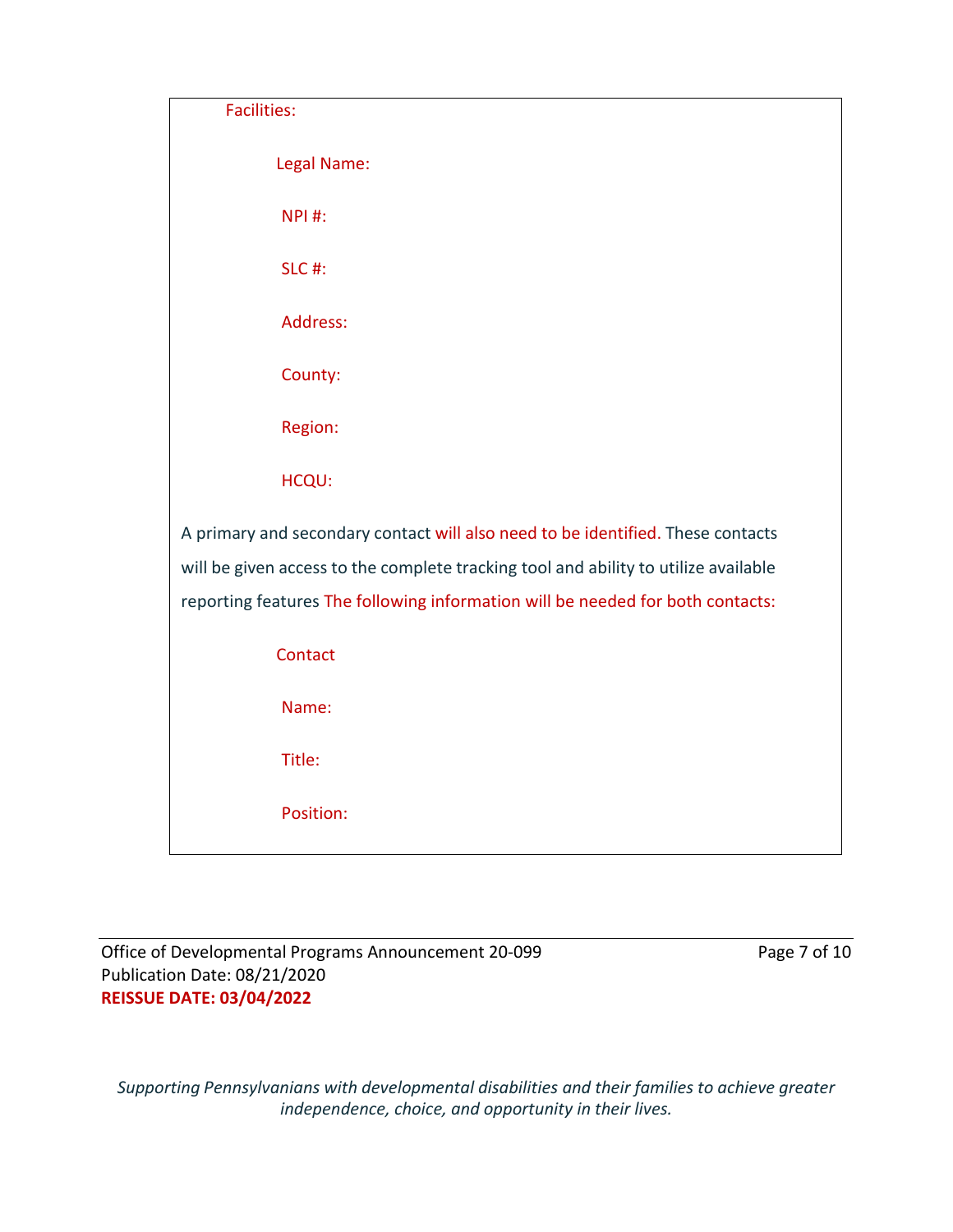#### Email address:

## Telephone number:

ODP loaded provider information into the system and will be providing periodic updates to reflect changes. If a current provider adds a service or service location and that information is not in HRS, please notify ODP at [ra-pwhrst@pa.gov](mailto:ra-pwhrst@pa.gov) and copy the appropriate regional office with:

- Facility Site:
	- o Legal Name:
	- o MPI #:
	- o SLC #:
	- o Address:
	- o County:
	- o Region:
	- o HCQU:

Please only contact the Health Care Quality Unit if the issue relates to HRST access, not for COVID related staff reporting issues.

Office of Developmental Programs Announcement 20-099 Page 8 of 10 Publication Date: 08/21/2020 **REISSUE DATE: 03/04/2022**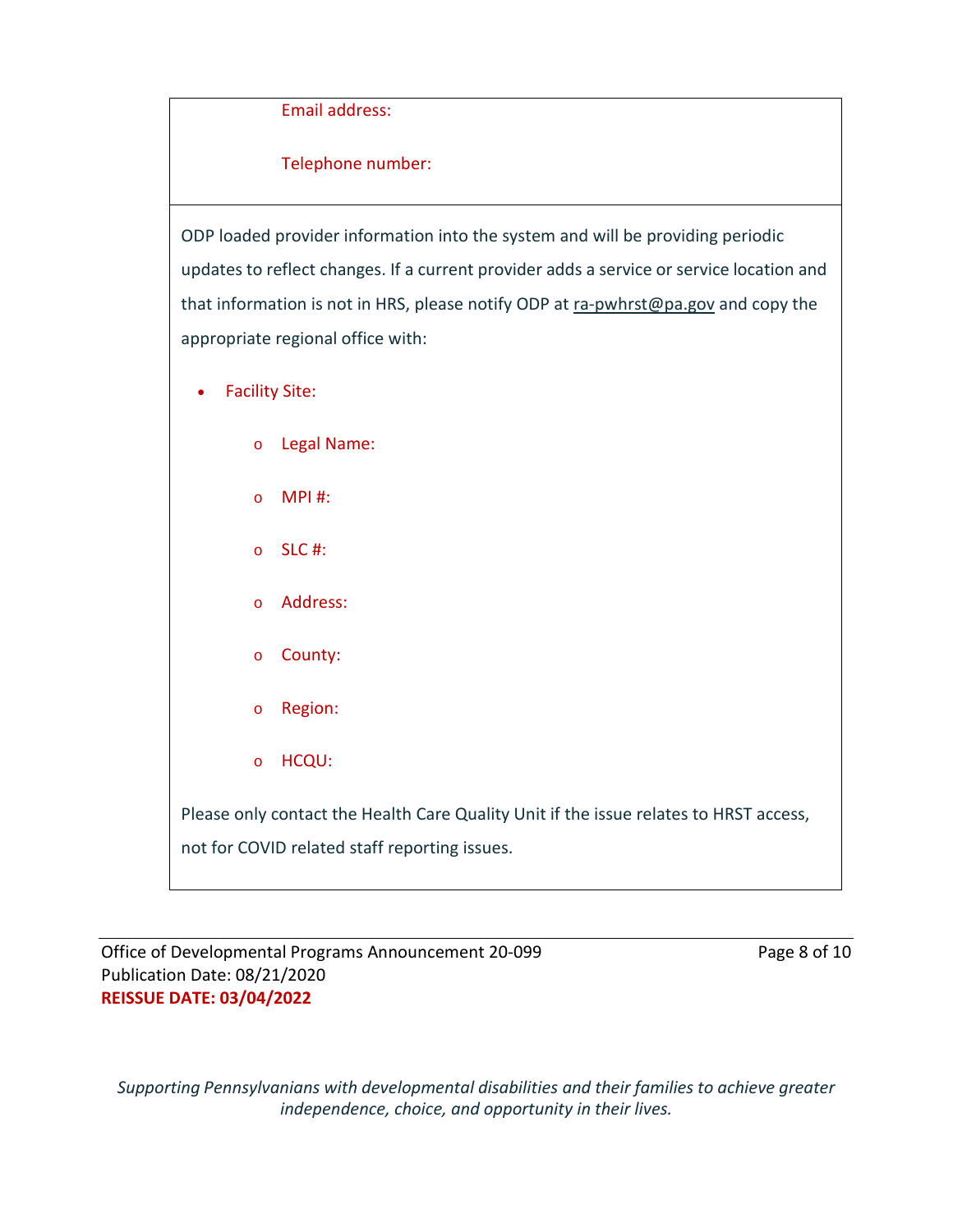Users may access reports on page 15 of the User Guide.

To report access issues inquiriesshould be directed to **[pasupport@replacingrisk.com.](mailto:pasupport@replacingrisk.com)** To designate someone different to enter data, inquiries should be directed to ODP at **[ra-pwhrst@pa.gov](mailto:ra-pwhrst@pa.gov)** inquiries should include: Contact: Name: Title: Position: Email address: Telephone number:

#### **OBSOLETE:**

- ODP Announcement 20-041: UPDATE: Provider Guidance for Reporting Cases of COVID-19
- ODP Announcement 20-049: UPDATE: Reporting Cases of COVID-19 and Requesting Personal Protective Equipment (PPE)

Office of Developmental Programs Announcement 20-099 Page 9 of 10 Publication Date: 08/21/2020 **REISSUE DATE: 03/04/2022**